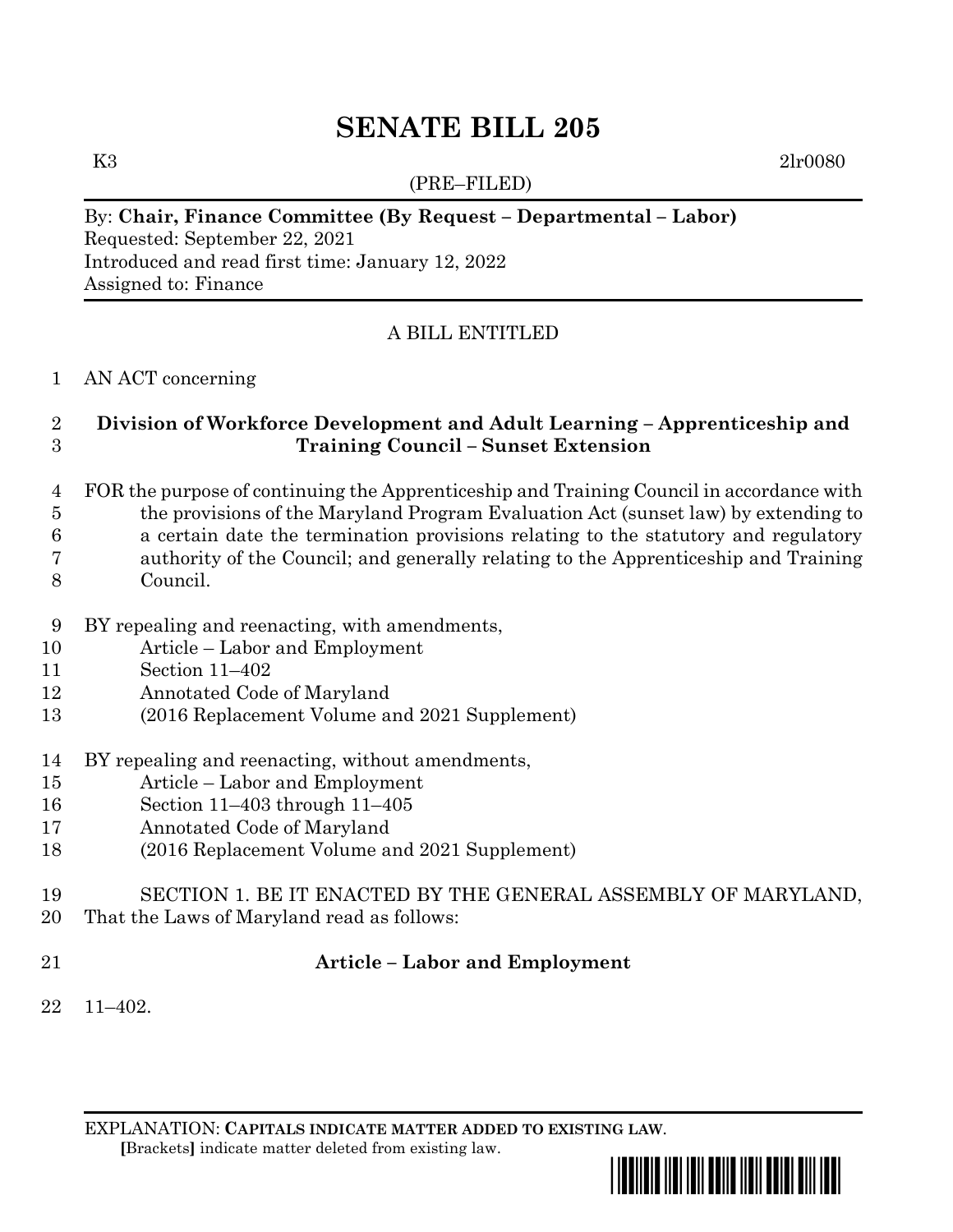#### **SENATE BILL 205**

 Subject to the evaluation and reestablishment provisions of the Maryland Program Evaluation Act, §§ 11–403 through 11–405 of this subtitle shall terminate on July 1, **[**2024**] 2034**.

11–403.

 (a) The Division of Workforce Development and Adult Learning is the designated State Apprenticeship Agency under Title 29, C.F.R. Parts 29 and 30.

 (b) (1) There is an Apprenticeship and Training Council as part of the Division of Workforce Development and Adult Learning. The Council consists of 12 members all of whom shall be appointed by the Governor of Maryland, with the advice of the Secretary and with the advice and consent of the Senate of Maryland.

 (2) Four of the members shall be representatives of employee organizations; one shall be an employee; five shall be representatives of employers; and two shall be appointed from the general public.

 (3) The membership of the Council shall, to the extent practicable, reflect the geographic, racial, ethnic, cultural, and gender diversity of the State and shall include representation by individuals with disabilities. Consultants to the Council shall, to the extent practicable, reflect the geographic, racial, ethnic, cultural, and gender diversity of the State and shall include representation by individuals with disabilities.

 (4) In advising the Governor, the Secretary shall give consideration to a balanced geographic representation from all of Maryland and a representative sampling and mix of Maryland industry.

 (5) One member shall be appointed as Chairman by the Governor, with the advice of the Secretary, and serve as Chairman at the pleasure of the Governor. The Assistant State Superintendent, Career and Technology Education, and the Maryland State Director of the Office of Apprenticeship, U.S. Department of Labor, shall serve as consultants to the Council without vote.

- (6) The Governor, with the advice of the Secretary may appoint up to three additional consultants to the Council from the public at large.
- 

(c) All appointments as members of the Council shall be for terms of 4 years.

 (d) (1) Except as provided in paragraph (2) of this subsection and subject to paragraph (3) of this subsection, a member shall be considered to have resigned if the member did not attend at least two–thirds of the Council meetings held during any consecutive 12–month period while the member was serving on the Council.

 (2) The Governor may waive a member's resignation and allow the member to continue serving if the member has been unable to attend meetings for reasons satisfactory to the Governor and the reasons are made public.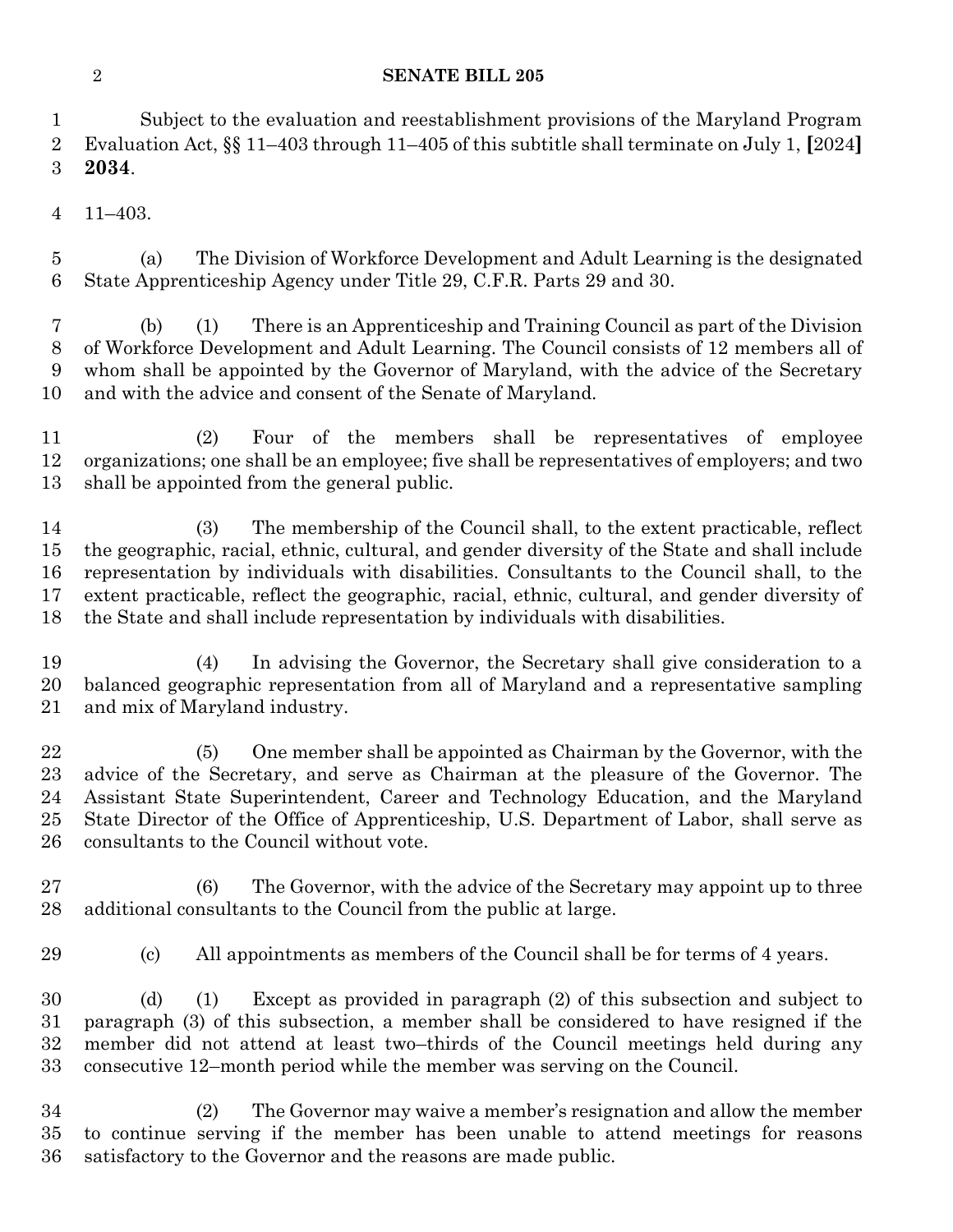#### **SENATE BILL 205** 3

 (3) In accordance with § 8–501 of the State Government Article, the Chairman shall provide notice to the Governor and the Governor shall appoint a successor.

11–404.

 The members of the Council shall receive per diem compensation as provided in the State budget for each day actually engaged in the discharge of their official duties as well as reimbursement for expenses in accordance with the Standard State Travel Regulations. The Director of Apprenticeship and Training shall act as secretary.

11–405.

(a) The duties of the Council shall be to:

 (1) advise the Division of Workforce Development and Adult Learning on the apprenticeability of occupations in the State of Maryland;

 (2) encourage the establishment of local apprenticeship committees where the committees are needed;

 (3) make recommendations regarding the formulation and adoption of standards of apprenticeship which safeguard the welfare of apprentices, being guided, but not controlled, by the standards of apprenticeship recommended by the federal committee on apprenticeship;

 (4) make recommendations regarding the formulation of policies for the overall apprenticeship program;

 (5) make recommendations regarding the registration of standards of apprenticeship of the groups or employers that elect to conform with the provisions of this subtitle;

 (6) make recommendations regarding the registration of apprenticeship agreements which conform to the standards of apprenticeship adopted by the Division of Workforce Development and Adult Learning;

 (7) recommend the issuance of certificates of completion of apprenticeship to apprentices who are registered with the Division of Workforce Development and Adult Learning when the Division determines that such apprentices have completed successfully their apprenticeship;

(8) seek all information pertaining to apprenticeship training in the State;

 (9) prescribe its rules of procedure and duties of the Chairman, Director, and Secretary subject to the provisions of this law; and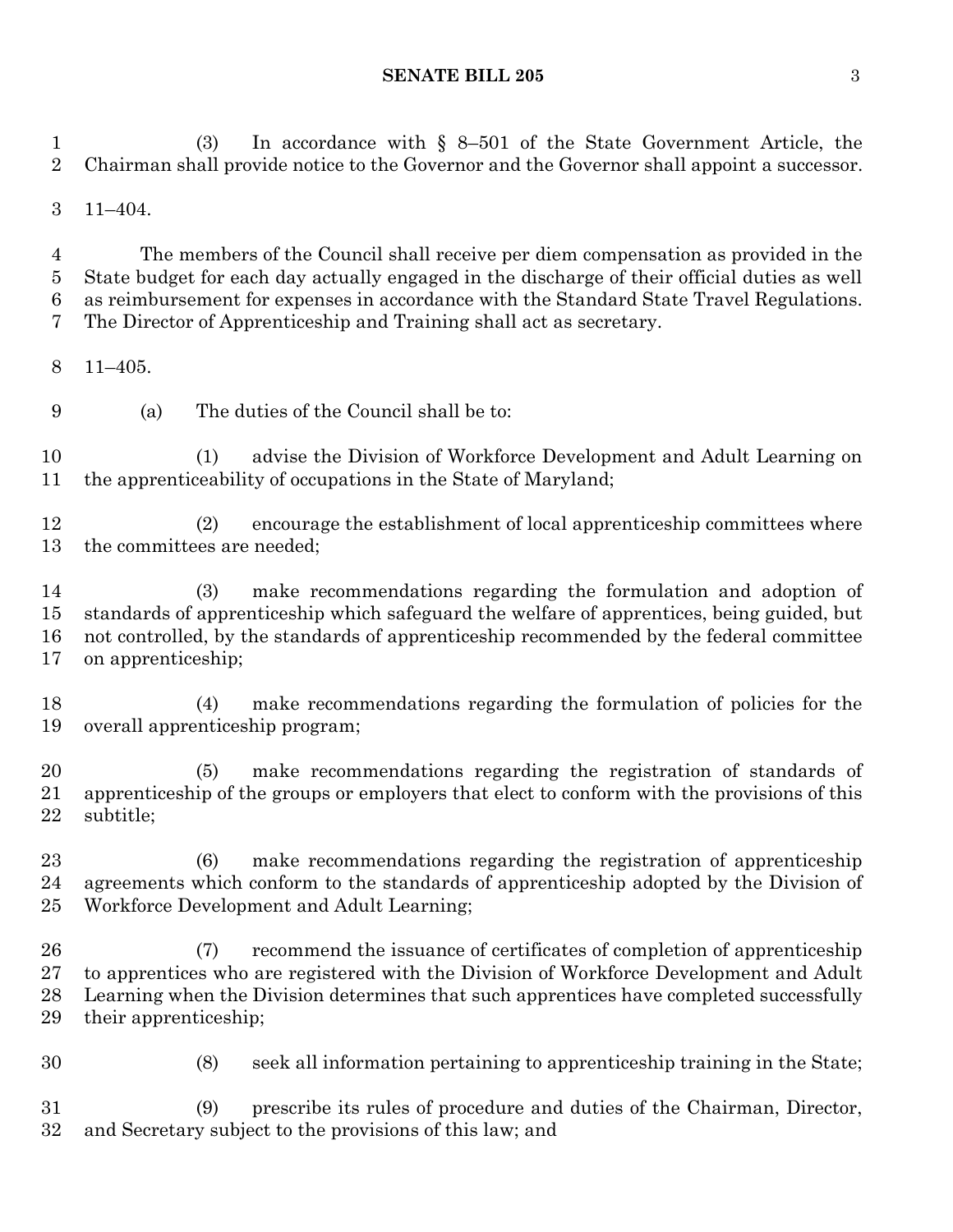#### **SENATE BILL 205**

 (10) perform other advisory functions as the Governor or the Secretary may direct or as may come within the scope of the Council.

 (b) (1) No person, firm, or corporation may offer, establish, maintain, or operate an apprenticeship program for any occupation approved by the Division of Workforce Development and Adult Learning as an apprenticeable occupation for which tuition, charges, or fees are charged to or are payable by an enrollee or student, or which is financed in whole or in part by State funds, unless the program is first approved by the Division of Workforce Development and Adult Learning.

 (2) (i) The Division of Workforce Development and Adult Learning shall issue a certificate of approval to an applicant operating or proposing to operate the program if the Division of Workforce Development and Adult Learning is satisfied that the conditions of entrance, the qualifications of the administrators and instructors, the content of the program, the facilities, and the financial aspects of the program are adequate and appropriate for the purpose of the program.

 (ii) If the Division of Workforce Development and Adult Learning does not issue a certificate of approval to an applicant operating or proposing to operate a program, any person, firm, or corporation whose application is rejected has a right to judicial review under Title 10, Subtitle 2 of the State Government Article.

 (3) (i) The Division of Workforce Development and Adult Learning, after notice and hearing, may deregister a program or course if it finds that the program or course has ceased to meet the conditions of approval.

 (ii) Any person, association, committee, or organization that operates an apprenticeship program that is deregistered by the Division of Workforce Development and Adult Learning may request a hearing before the United States Department of Labor.

 (4) After consulting the Council, the Division of Workforce Development and Adult Learning, after notice and hearing, may adopt rules and regulations for the implementation of this section, including rules and regulations requiring the furnishing of periodic relevant information about approved and proposed programs and the operator or proposed operator of the approved or proposed programs.

 (5) Any person, firm, or corporation that knowingly offers, establishes, maintains, or operates a program in violation of this section is guilty of a misdemeanor and, upon conviction, shall be fined not more than \$1,000 or be imprisoned for not more than one year, or both.

 (6) If recommended by the Council, the Division of Workforce Development and Adult Learning may apply to any court of competent jurisdiction for an injunction restraining violations of this section.